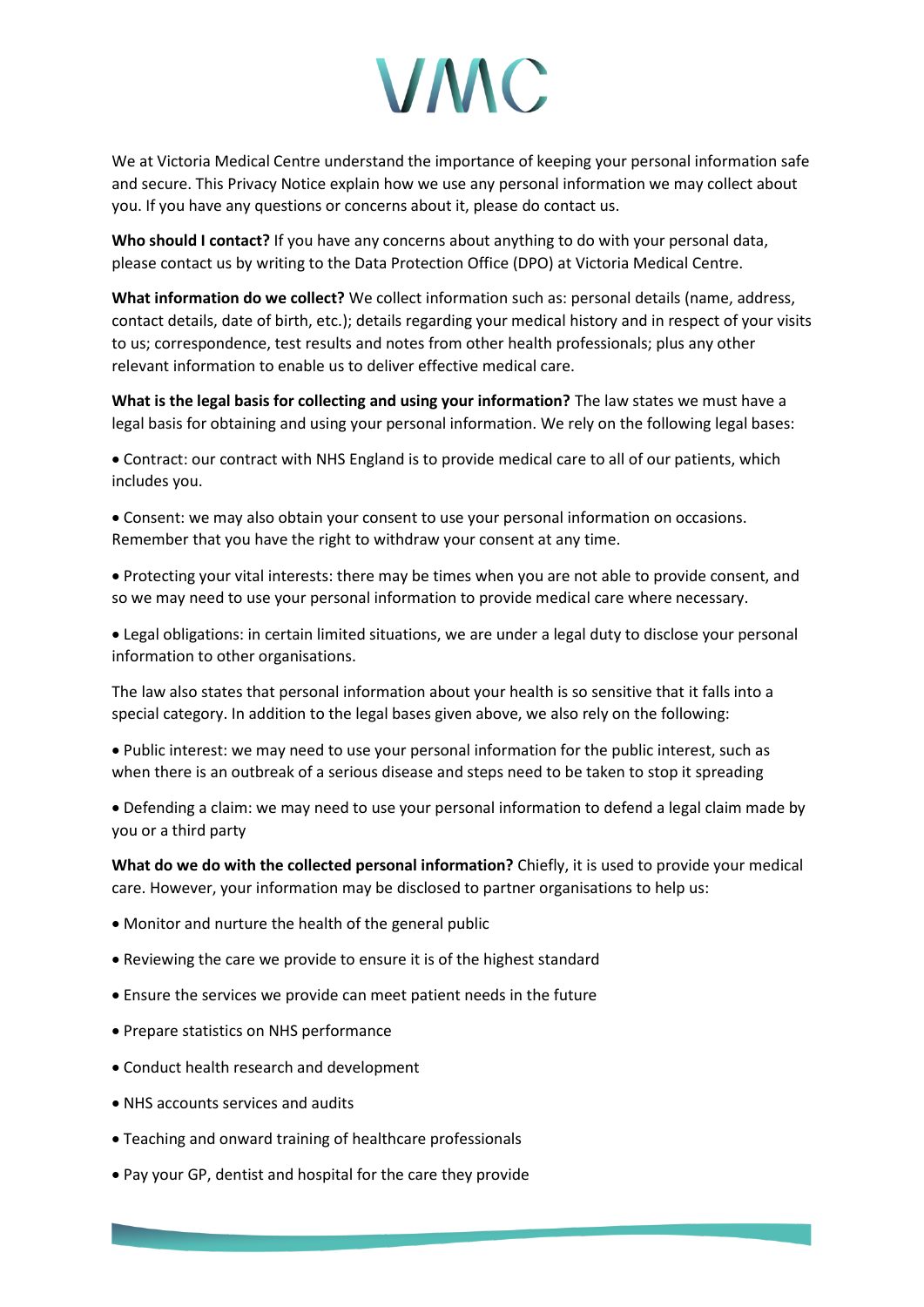

• Investigate complaints, legal claims or other incidents

Some of this information will be held centrally, but where it is used for statistical purposes, stringent measures are taken to ensure that individual patients cannot be identified. Anonymous statistical information may also be passed to organisations with a legitimate interest, including universities, community safety units, drug companies and research institutions.

This surgery is supporting vital and health care planning by sharing your data with NHS Digital. For more information about this, please see the [GP Practice Privacy Notice for General Practice Data for](https://digital.nhs.uk/data-and-information/data-collections-and-data-sets/data-collections/general-practice-data-for-planning-and-research/gp-privacy-notice)  [Planning and Research.](https://digital.nhs.uk/data-and-information/data-collections-and-data-sets/data-collections/general-practice-data-for-planning-and-research/gp-privacy-notice)

Anonymous and pseudonymised patient data will be shared for use in a population management tool, for purposes of understanding the needs of the patient population and assist in the commissioning and provision of health care. Pseudonymisation of data may be undertaken by a third party. Legal Basis Article 9 2 (h) Health related uses

Where it is not possible to use anonymised information, personally identifiable information may be used for essential NHS purposes. This will only be done with your consent, unless the law requires information to be passed on in any event. You will be specifically asked for consent if there is a proposal to use your records for education or research projects.

We will not disclose your information to third parties without your permission unless there are exceptional circumstances, such as when the health or safety of others is at risk or where the law requires information to be passed on. Anyone who receives information from us is also under a legal duty to keep it confidential.

We are required by law to report certain information to the appropriate authorities. Examples of when we must pass information on include notification of births and deaths; where we encounter infectious diseases, which may endanger the safety of others; and where a court order has been made.

**Who are the partner organisations?** You may be receiving care from other people as well as the NHS. We may need to share some information about you to others involved in your care when it is in your best interests to do so. The principal organisations are:

- NHS England
- NHS Trusts, including Primary Care Trusts and Hospitals
- GPs
- Dentists
- Ambulance Service
- Social Services
- Education Services
- Strategic Health Authorities.

Your information may also be shared with local authorities, prison liaison, voluntary sector providers and private sector providers. This sharing would be subject to strict agreements called *information sharing protocols*.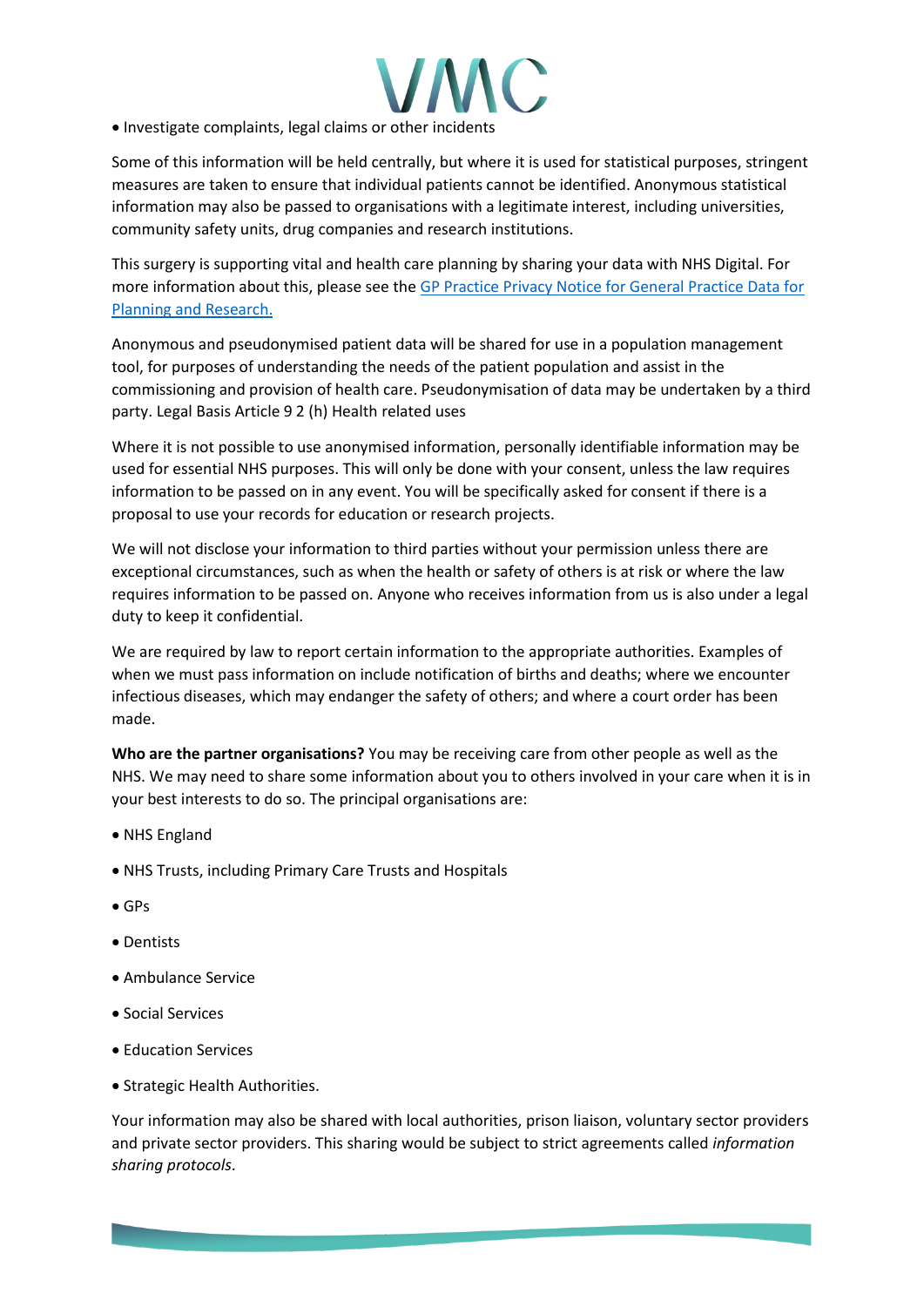

**Do I have a choice?** Yes, of course. If you do not want your data to be used in this way, then you can opt out. If you do opt out, then we will still use your personal information to provide your individual medical care.

To find out more about the use of your personal information or to register your decision to opt out of data sharing, you need to go t[o https://www.nhs.uk/your-nhs-data-matters/](https://www.nhs.uk/your-nhs-data-matters/)

You can change your decision at any time.

**For how long do we keep your information?** We will only keep your information for as long as necessary for the purposes set out in this Privacy Notice. In any event, and in accordance with the NHS Codes of Practice for Records Management, your healthcare records will be retained for 10 years after death, or if a patient emigrates, for 10 years after the date of emigration.

**Do I have rights to access my personal information?** You have a right to see the information we hold that relates to you, and to request a copy. Please request a Subject Access request in writing and we will reply with what we will do and how this will be processed. In most cases you are entitled to receive this information free of charge, but there may be charges applied in certain limited circumstances.

You have the right to have the personal information we hold about you corrected, removed (subject to certain limitations), or transferred to another person or organisation. Again, please contact us in writing if you would like to do any of these things.

There may be references to third parties in your records. The law states that we must remove any such references that would allow that third party to be identified before we release copies of your information. Third parties could include spouses/partners (both current and former); children; other family members; and unrelated individuals.

**What do I do if I need to complain?** If you have any concerns or questions about the use of your personal information, in the first instance we would ask you to notify us in writing so it can be investigated. If you are still not satisfied with what has happened, you have a right to complain to the Information Commissioners Office. Full details of how to contact them can be found at [www.ico.org.uk.](http://www.ico.org.uk/)

## **Update 2021**

The Sussex Shared Care Record is being developed to provide the ability to enable appropriate and effective sharing of information for direct care purposes, through the integration of current health and care record systems, to facilitate improved outcomes for patient and service users.

Access to shared information is for the purposes of direct care by those who have a legitimate relationship with the patient or service user.

Personal information is shared with other secondary care trusts and providers in order to provide you with direct care services. This could be hospitals or community providers for a range of services, including treatment, operations, physiotherapy, community nursing, ambulance service.

Legal Basis – The processing of personal data in the delivery of direct care and for providers' administrative purposes in this surgery and in support of direct care elsewhere is supported under the following Article 6 1 (a) Consent (c) Vital Interest and (e) Direct Care and Article 9 2 (a) Explicit Consent; 9 2 (c) Vital Interest and 9 2 (h) to provide health or social care. In some cases patients may be required to consent to having their record opened by the third party provider before patients